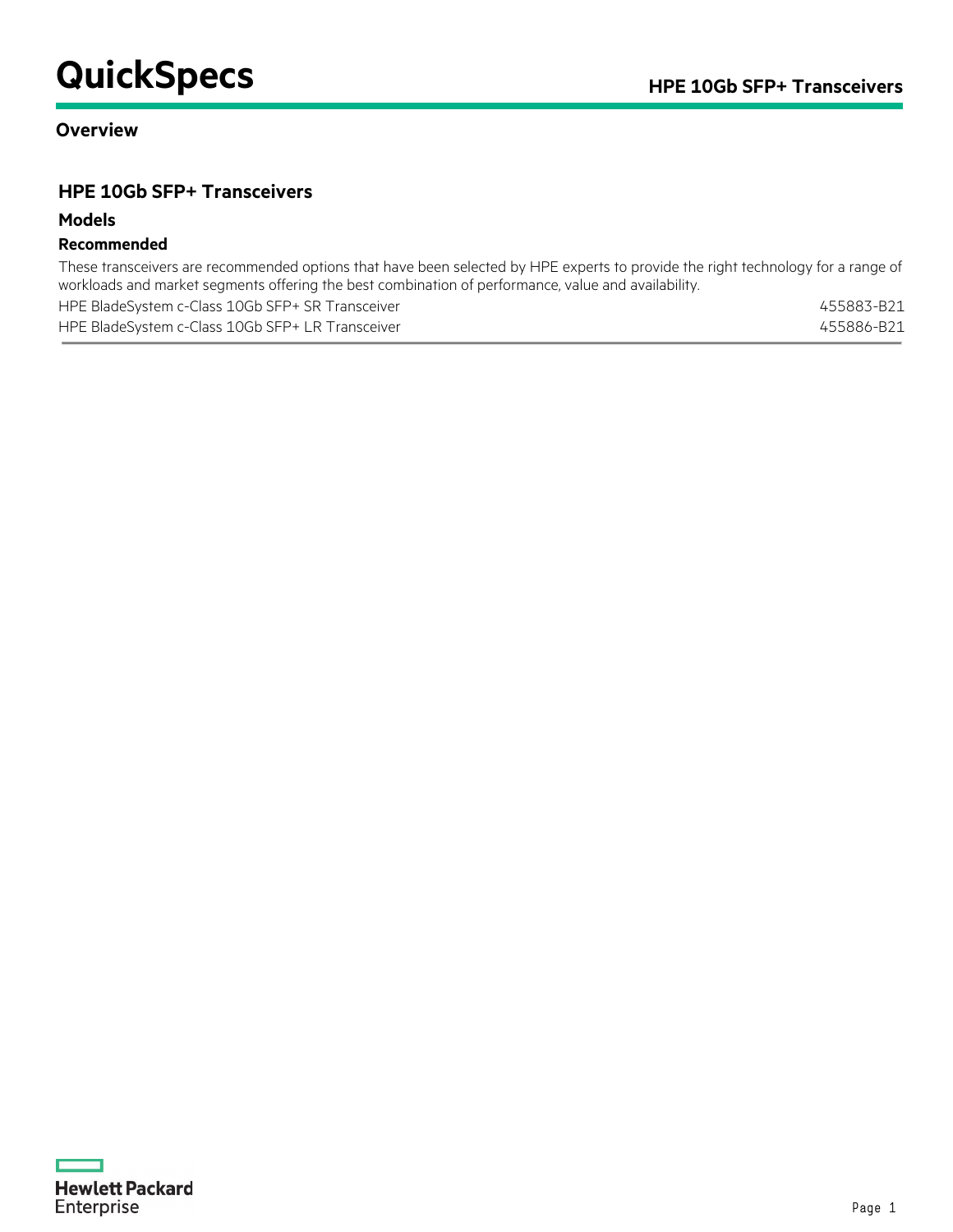## **HPE Pointnext - Service and Support**

**Get the most from your HPE Products.** Get the expertise you need at every step of your IT journey with **[HPE Pointnext Se](https://www.hpe.com/us/en/services.html)rvices**. We help you lower your risks and overall costs using automation and methodologies that have been tested and refined by HPE experts through thousands of deployments globally. HPE Pointnext **[Advisory Services](https://www.hpe.com/us/en/services/consulting.html)**, focus on your business outcomes and goals, partnering with you to design your transformation and build a roadmap tuned to your unique

challenges. Our **[Professional](https://h20195.www2.hpe.com/v2/Getdocument.aspx?docname=a00059438enw)** and **[Operational Services](https://www.hpe.com/us/en/services/operational.html)** can be leveraged to speed up time-to-production, boost performance and accelerate your business. HPE Pointnext specializes in flawless and on-time implementation, on-budget execution, and creative configurations that get the most out of software and hardware alike.

#### **Consume IT on your terms**

**HPE [GreenLake](https://www.hpe.com/GreenLake)** brings the cloud experience directly to your apps and data wherever they are—the edge, colocations, or your data center. It delivers cloud services for on-premises IT infrastructure specifically tailored to your most demanding workloads. With a payper-use, scalable, point-and-click self-service experience that is managed for you, HPE GreenLake accelerates digital transformation in a distributed, edge-to-cloud world.

- Get faster time to market
- Save on TCO, align costs to business
- Scale quickly, meet unpredictable demand
- Simplify IT operations across your data centers and clouds

#### **Managed services to run your IT operations**

**HPE GreenLake [Management Services](https://www.hpe.com/us/en/services/remote-infrastructure-monitoring.html)** provides services that monitor, operate, and optimize your infrastructure and applications, delivered consistently and globally to give you unified control and let you focus on innovation.

#### **Recommended Services**

#### **HPE Pointnext Tech Care.**

HPE Pointnext Tech Care is the new operational service experience for HPE products. Tech Care goes beyond traditional support by providing access to product specific experts, an AI driven digital experience, and general technical guidance to not only reduce risk but constantly search for ways to do things better. HPE Pointnext Tech Care has been reimagined from the ground up to support a customer-centric, AI driven, and digitally enabled customer experience to move your business forward. HPE Pointnext Tech Care is available in three response levels. Basic, which provides 9x5 business hour availability and a 2 hour response time. Essential which provides a 15 minute response time 24x7 for most enterprise level customers, and Critical which includes a 6 hour repair commitment where available and outage management response for severity 1 incidents.

#### **<https://www.hpe.com/services/techcare>**

#### **HPE Pointnext Complete Care**

HPE Pointnext Complete Care is a modular, edge-to-cloud IT environment service that provides a holistic approach to optimizing your entire IT environment and achieving agreed upon IT outcomes and business goals through a personalized and customercentric experience. All delivered by an assigned team of HPE Pointnext Services experts. HPE Pointnext Complete Care provides:

- A complete coverage approach -- edge to cloud
- An assigned HPE team
- Modular and fully personalized engagement
- Enhanced Incident Management experience with priority access
- Digitally enabled and AI driven customer experience

#### **<https://www.hpe.com/services/completecare>**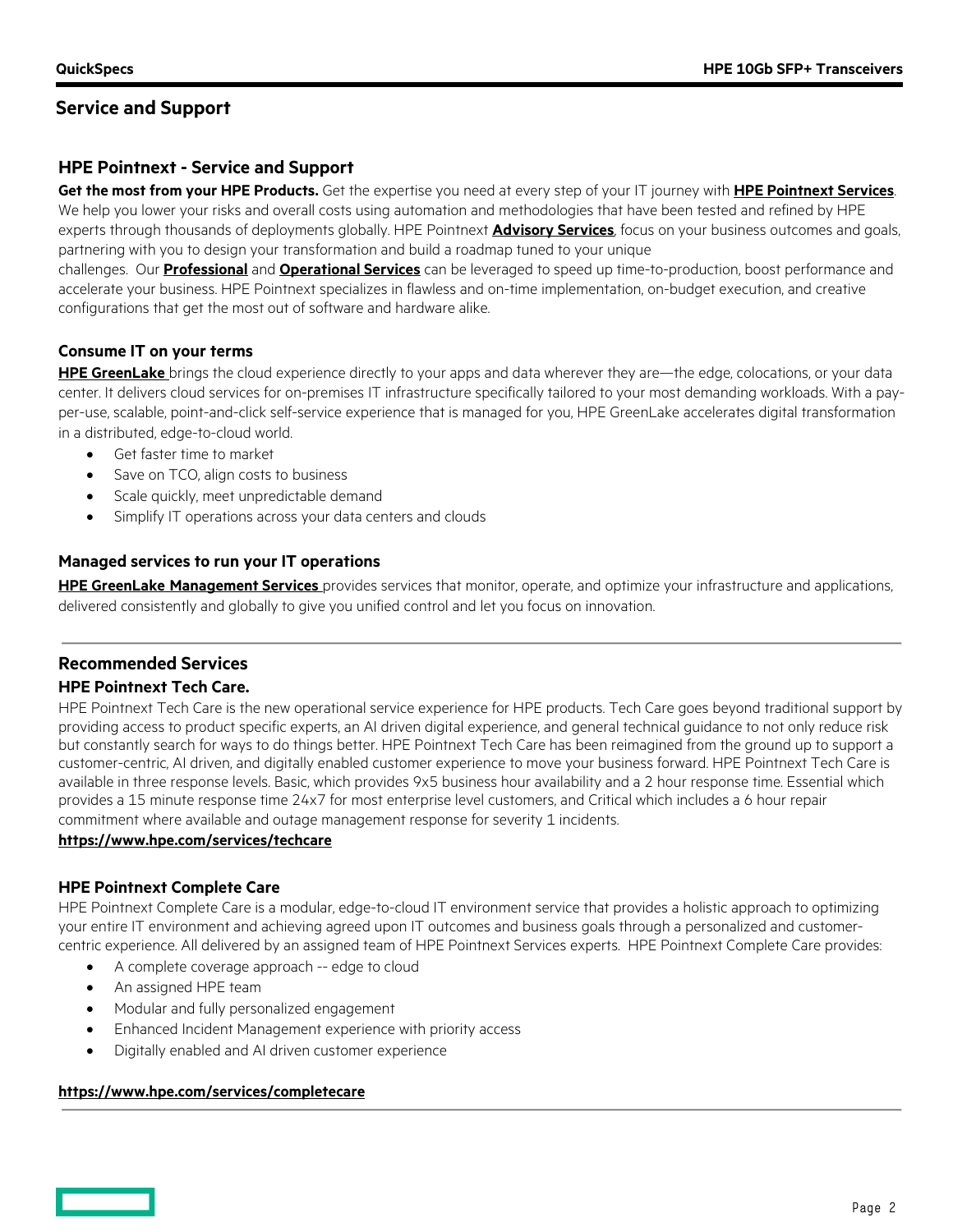<u>and and the set of the set</u>

# **Service and Support**

| <b>Warranty and</b><br><b>Support Services</b>                                                                                                                                                                                                                                                                                                                                                                                                                                                                                                                                                                                                                                                                                                                             | Warranty and Support Services will extend to include HPE options configured with your server or storage<br>device. The price of support service is not impacted by configuration details. HPE sourced options that are<br>compatible with your product will be covered under your server support at the same level of coverage<br>allowing you to upgrade freely. Installation for HPE options is available as needed. To keep support costs low<br>for everyone, some high value options will require additional support. Additional support is only required on<br>select high value workload accelerators, fibre switches, InfiniBand and UPS options 12KVA and over. Coverage<br>of the UPS battery is not included under TS support services; standard warranty terms and conditions apply. |
|----------------------------------------------------------------------------------------------------------------------------------------------------------------------------------------------------------------------------------------------------------------------------------------------------------------------------------------------------------------------------------------------------------------------------------------------------------------------------------------------------------------------------------------------------------------------------------------------------------------------------------------------------------------------------------------------------------------------------------------------------------------------------|--------------------------------------------------------------------------------------------------------------------------------------------------------------------------------------------------------------------------------------------------------------------------------------------------------------------------------------------------------------------------------------------------------------------------------------------------------------------------------------------------------------------------------------------------------------------------------------------------------------------------------------------------------------------------------------------------------------------------------------------------------------------------------------------------|
| Protect your<br>business beyond<br>warranty with HPE<br><b>Support Services</b>                                                                                                                                                                                                                                                                                                                                                                                                                                                                                                                                                                                                                                                                                            | HPE Technology Services delivers confidence, reduces risk and helps customers realize agility and stability.<br>Connect to HPE to help prevent problems and solve issues faster. HPE Support Services enable you to choose<br>the right service level, length of coverage and response time as you purchase your new server, giving you full<br>entitlement to the support you need for your IT and business.<br>Protect your product, beyond warranty.                                                                                                                                                                                                                                                                                                                                          |
| Hewlett Packard Enterprise will provide HPE-supported replacement parts and materials necessary to<br><b>Parts and Materials</b><br>maintain the covered hardware product in operating condition, including parts and materials for available and<br>recommended engineering improvements. Parts and components that have reached their maximum<br>supported lifetime and/or the maximum usage limitations as set forth in the manufacturer's operating manual,<br>product quick-specs, or the technical product data sheet will not be provided, repaired, or replaced as part of<br>these services. The defective media retention service feature option applies only to Disk or eligible SSD/Flash<br>Drives replaced by Hewlett Packard Enterprise due to malfunction. |                                                                                                                                                                                                                                                                                                                                                                                                                                                                                                                                                                                                                                                                                                                                                                                                  |
| For more<br><i>information</i>                                                                                                                                                                                                                                                                                                                                                                                                                                                                                                                                                                                                                                                                                                                                             | Visit the Hewlett Packard Enterprise Service and Support website.                                                                                                                                                                                                                                                                                                                                                                                                                                                                                                                                                                                                                                                                                                                                |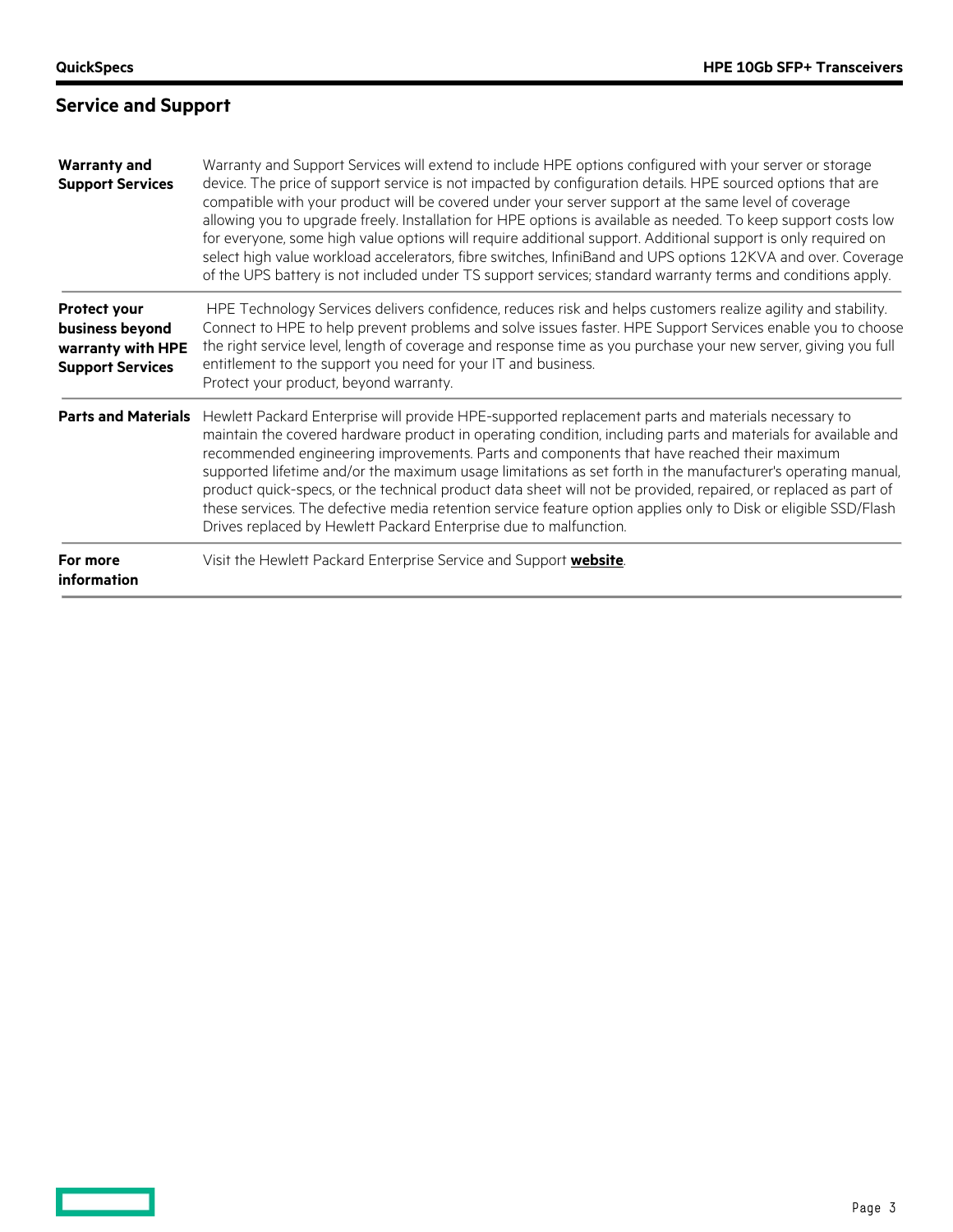<u>and and the set of the set</u>

# **Technical Specifications**

| <b>HPE BladeSystem</b>             | Notes: A 10-Gigabit transceiver in SFP+ form-factor that supports the 10-Gigabit SR standard, providing |                                                             |                                                                                                                                                                                                                                                                                                                                                              |
|------------------------------------|---------------------------------------------------------------------------------------------------------|-------------------------------------------------------------|--------------------------------------------------------------------------------------------------------------------------------------------------------------------------------------------------------------------------------------------------------------------------------------------------------------------------------------------------------------|
| c- Class 10Gb                      | 10-Gigabit connectivity up to 300 m on multimode fiber.                                                 |                                                             |                                                                                                                                                                                                                                                                                                                                                              |
| SFP+ SR                            | <b>Ports</b>                                                                                            |                                                             | 1 LC 10-GbE port (IEEE 802.3ae Type 10Gbase-SR); Duplex: full only                                                                                                                                                                                                                                                                                           |
| <b>Transceiver</b><br>(455883-B21) | Connectivity                                                                                            | <b>Connectivity Connector</b><br>type                       | LC                                                                                                                                                                                                                                                                                                                                                           |
|                                    |                                                                                                         | Wavelength                                                  | 850 nm                                                                                                                                                                                                                                                                                                                                                       |
|                                    | <b>Physical</b><br>characteristics                                                                      | <b>Dimensions</b>                                           | $2.19(d)$ x 0.54(w) x 0.47(h) in. (5.57 x 1.38 x 1.19 cm)                                                                                                                                                                                                                                                                                                    |
|                                    | <b>Environment</b>                                                                                      | Weight                                                      | 0.04 lb. (0.02 kg)                                                                                                                                                                                                                                                                                                                                           |
|                                    |                                                                                                         | <b>Transceiver form factor</b>                              | SFP+                                                                                                                                                                                                                                                                                                                                                         |
|                                    |                                                                                                         | <b>Operating temperature</b>                                | 32°F to 158°F (0°C to 70°C)                                                                                                                                                                                                                                                                                                                                  |
|                                    |                                                                                                         | <b>Operating relative humidity</b> 0% to 85%, noncondensing |                                                                                                                                                                                                                                                                                                                                                              |
|                                    |                                                                                                         |                                                             | Non-operating temperature -4°F to 185°F (-40°C to 85°C)                                                                                                                                                                                                                                                                                                      |
|                                    |                                                                                                         | <b>Altitude</b>                                             | Up to 10,000 ft. (3 km)                                                                                                                                                                                                                                                                                                                                      |
|                                    | <b>Electrical</b>                                                                                       | <b>Power consumption typical</b>                            | 0.6w                                                                                                                                                                                                                                                                                                                                                         |
|                                    | characteristics                                                                                         | <b>Power consumption</b><br><b>Maximum</b>                  | 0.8w                                                                                                                                                                                                                                                                                                                                                         |
|                                    | Cabling                                                                                                 | <b>Cable Type</b>                                           | 62.5/125 $\mu$ m or 50/125 $\mu$ m (core/cladding) diameter,<br>graded-index, low metal content, multimode fiber optic,<br>complying with ITU-T G.651 and ISO/IEC 793-2 Type<br>A1b or A1a, respectively.                                                                                                                                                    |
|                                    |                                                                                                         | <b>Cable length</b><br><b>Fiber type</b>                    | Maximum distance:<br>2-26 m with 62.5 $\mu$ m multimode cable @ 160<br>٠<br>MHz/km<br>2-33 m with 62.5 $\mu$ m multimode cable @ 200<br>MHz/km<br>2-66 m with 50 $\mu$ m multimode cable @ 400<br>MHz/km<br>2-82 m with 50 $\mu$ m multimode cable @ 500<br>٠<br>MHz/km<br>2-300 m with 50 $\mu$ m multimode cable @ 2000<br>MHz/km<br>2-300 m<br>Multi-Mode |
|                                    | <b>Notes</b>                                                                                            | Angled Physical Contact (APC) is not recommended.           | For fiber patch cords, use Ultra Physical Contact (UPC) surface termination/polish.                                                                                                                                                                                                                                                                          |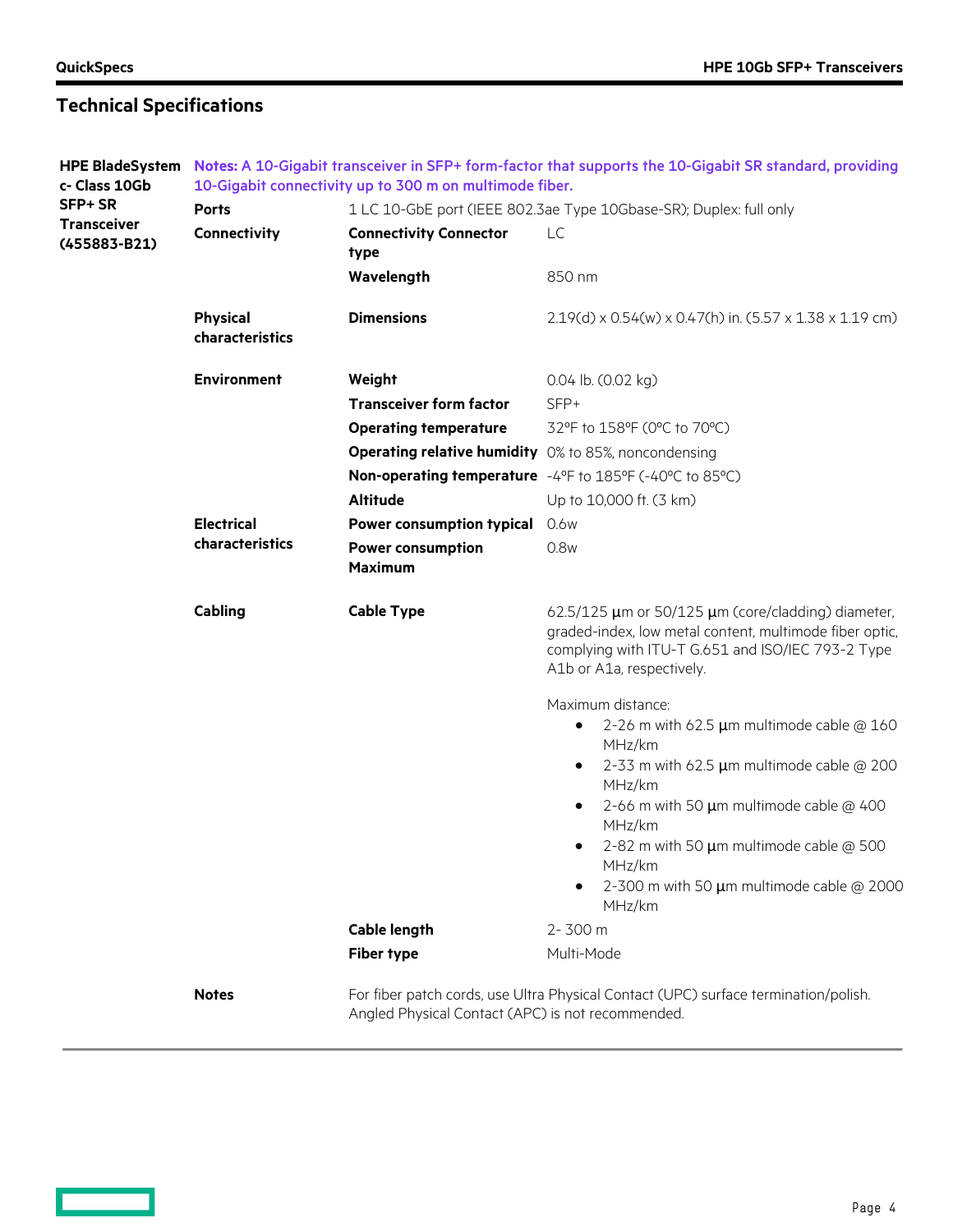| <b>HPE BladeSystem</b><br>c- Class 10Gb                                                                                      | Notes: A 10-Gigabit transceiver in SFP+ form-factor that supports the 10-Gigabit LR standard, providing<br>10-Gigabit connectivity up to 10 km on single-mode fiber.                                                                                                                                                                                                                                                                                                                                                                                                                                                                                                                                                                                         |                                                                                                                                                                                               |                                                                                                                           |  |
|------------------------------------------------------------------------------------------------------------------------------|--------------------------------------------------------------------------------------------------------------------------------------------------------------------------------------------------------------------------------------------------------------------------------------------------------------------------------------------------------------------------------------------------------------------------------------------------------------------------------------------------------------------------------------------------------------------------------------------------------------------------------------------------------------------------------------------------------------------------------------------------------------|-----------------------------------------------------------------------------------------------------------------------------------------------------------------------------------------------|---------------------------------------------------------------------------------------------------------------------------|--|
| <b>SFP+LR</b><br><b>Transceiver</b>                                                                                          | <b>Ports</b>                                                                                                                                                                                                                                                                                                                                                                                                                                                                                                                                                                                                                                                                                                                                                 | 1 LC 10-GbE port (IEEE 802.3aq Type 10Gbase-LR); Duplex: full only                                                                                                                            |                                                                                                                           |  |
| (455886-B21)                                                                                                                 | Connectivity                                                                                                                                                                                                                                                                                                                                                                                                                                                                                                                                                                                                                                                                                                                                                 | <b>Connector type</b>                                                                                                                                                                         | LC                                                                                                                        |  |
|                                                                                                                              |                                                                                                                                                                                                                                                                                                                                                                                                                                                                                                                                                                                                                                                                                                                                                              | Wavelength                                                                                                                                                                                    | 1310 nm                                                                                                                   |  |
|                                                                                                                              | <b>Physical</b><br>characteristics                                                                                                                                                                                                                                                                                                                                                                                                                                                                                                                                                                                                                                                                                                                           | <b>Dimensions</b>                                                                                                                                                                             | $2.19(d)$ x 0.54(w) x 0.47(h) in. (5.57 x 1.38 x 1.19 cm)                                                                 |  |
|                                                                                                                              | <b>Environment</b>                                                                                                                                                                                                                                                                                                                                                                                                                                                                                                                                                                                                                                                                                                                                           | Weight                                                                                                                                                                                        | 0.04 lb. (.02 kg)                                                                                                         |  |
|                                                                                                                              |                                                                                                                                                                                                                                                                                                                                                                                                                                                                                                                                                                                                                                                                                                                                                              | <b>Transceiver form factor</b>                                                                                                                                                                | SFP+                                                                                                                      |  |
|                                                                                                                              |                                                                                                                                                                                                                                                                                                                                                                                                                                                                                                                                                                                                                                                                                                                                                              | <b>Operating temperature</b>                                                                                                                                                                  | 32°F to 158°F (0°C to 70°C)                                                                                               |  |
|                                                                                                                              |                                                                                                                                                                                                                                                                                                                                                                                                                                                                                                                                                                                                                                                                                                                                                              | <b>Operating relative humidity</b> 0% to 85%, noncondensing                                                                                                                                   |                                                                                                                           |  |
|                                                                                                                              |                                                                                                                                                                                                                                                                                                                                                                                                                                                                                                                                                                                                                                                                                                                                                              | <b>Non-operating/Storage</b><br>temperature                                                                                                                                                   | -4°F to 185°F (-40°C to 85°C)                                                                                             |  |
|                                                                                                                              |                                                                                                                                                                                                                                                                                                                                                                                                                                                                                                                                                                                                                                                                                                                                                              | <b>Altitude</b>                                                                                                                                                                               | Up to 10,000 ft. (3 km)                                                                                                   |  |
|                                                                                                                              | <b>Electrical</b>                                                                                                                                                                                                                                                                                                                                                                                                                                                                                                                                                                                                                                                                                                                                            | <b>Power consumption typical</b>                                                                                                                                                              | 0.9 w                                                                                                                     |  |
|                                                                                                                              | characteristics                                                                                                                                                                                                                                                                                                                                                                                                                                                                                                                                                                                                                                                                                                                                              | <b>Power consumption</b><br><b>Maximum</b>                                                                                                                                                    | 1 w                                                                                                                       |  |
|                                                                                                                              | Cabling                                                                                                                                                                                                                                                                                                                                                                                                                                                                                                                                                                                                                                                                                                                                                      | Cable type                                                                                                                                                                                    | Low metal content, single-mode fiber-optic, complying<br>with ITU-T G.652 and ISO/IEC 793-2 Type B1.<br>Maximum distance: |  |
|                                                                                                                              |                                                                                                                                                                                                                                                                                                                                                                                                                                                                                                                                                                                                                                                                                                                                                              |                                                                                                                                                                                               | 2m-10km with $9/125 \mu m$ single-mode cable<br>$\bullet$                                                                 |  |
|                                                                                                                              |                                                                                                                                                                                                                                                                                                                                                                                                                                                                                                                                                                                                                                                                                                                                                              | <b>Cable length</b>                                                                                                                                                                           | 2m to 10km                                                                                                                |  |
|                                                                                                                              |                                                                                                                                                                                                                                                                                                                                                                                                                                                                                                                                                                                                                                                                                                                                                              | <b>Fiber type</b>                                                                                                                                                                             | Single Mode                                                                                                               |  |
|                                                                                                                              | <b>Notes</b>                                                                                                                                                                                                                                                                                                                                                                                                                                                                                                                                                                                                                                                                                                                                                 | Conditioning patch cord cables are not supported.<br>For fiber patch cords, use Ultra Physical Contact (UPC) surface termination/polish.<br>Angled Physical Contact (APC) is not recommended. |                                                                                                                           |  |
| <b>Support</b>                                                                                                               | Operating System The Operating Systems supported by this adapter are based on the server OS support. Please refer to the OS<br>and Virtualization Support Matrix at https://www.hpe.com/us/en/servers/server-operating-systems.html                                                                                                                                                                                                                                                                                                                                                                                                                                                                                                                          |                                                                                                                                                                                               |                                                                                                                           |  |
| <b>Environment-</b><br>friendly Products<br>and Approach -<br><b>End-oflife</b><br><b>Management and</b><br><b>Recycling</b> | Hewlett Packard Enterprise offers end-of-life <b>product return, trade-in, and recycling programs</b> , in many<br>geographic areas, for our products. Products returned to Hewlett Packard Enterprise will be recycled, recovered<br>or disposed of in a responsible manner.<br>The EU WEEE Directive (2012/19/EU) requires manufacturers to provide treatment information for each<br>product type for use by treatment facilities. This information (product disassembly instructions) is posted on<br>the Hewlett Packard Enterprise web site. These instructions may be used by recyclers and other WEEE<br>treatment facilities as well as Hewlett Packard Enterprise OEM customers who integrate and re-sell Hewlett<br>Packard Enterprise equipment. |                                                                                                                                                                                               |                                                                                                                           |  |

# **Technical Specifications**

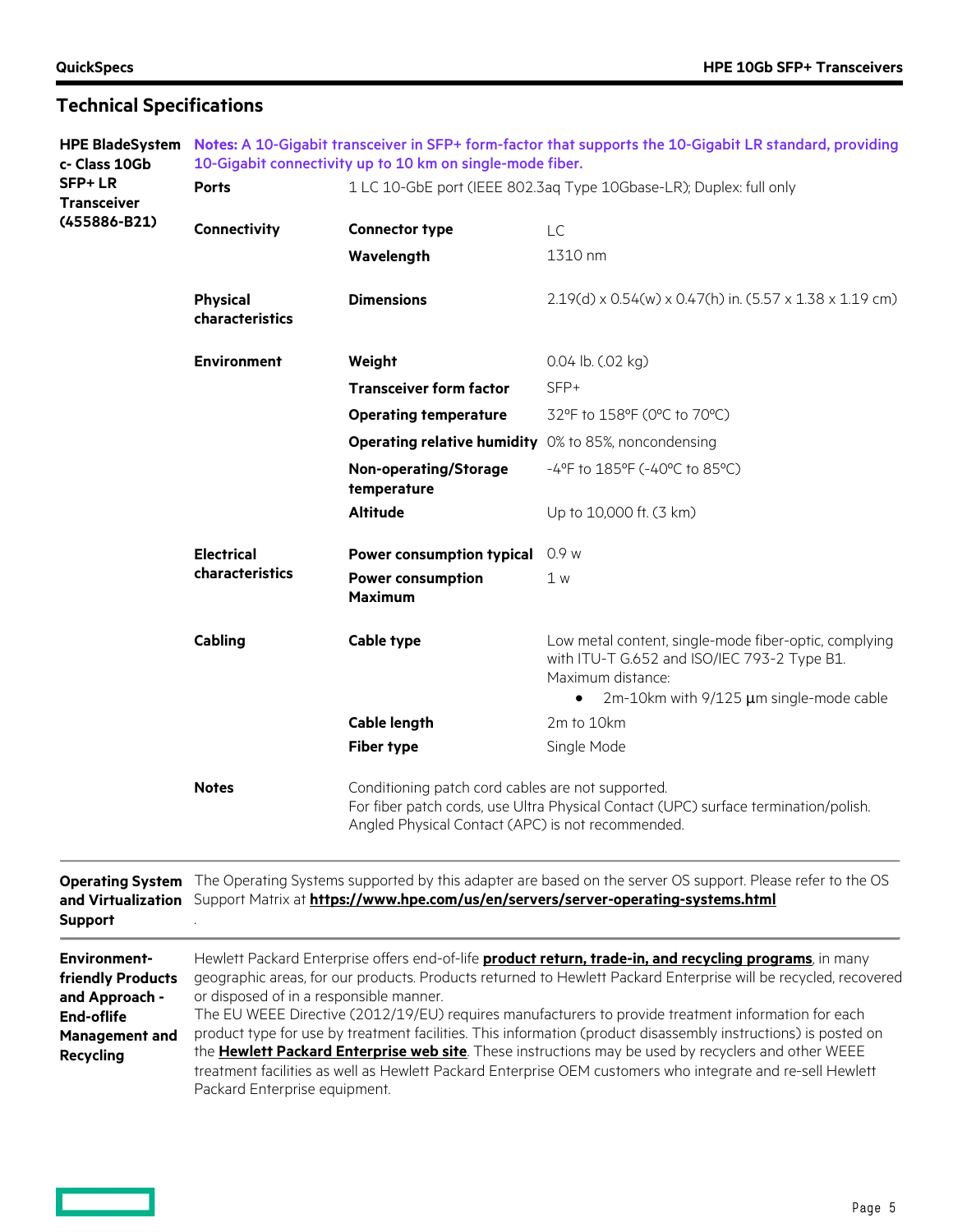<u>and and</u>

## **Summary of Changes**

| <b>Date</b> | <b>Version History</b> | <b>Action</b> | <b>Description of Change</b>                 |
|-------------|------------------------|---------------|----------------------------------------------|
| 15-Nov-2021 | Version 4              | Changed       | Service and Support Section was updated      |
| 05-Feb-2018 | Version 3              | Changed       | Overview section was updated                 |
| 09-Sep-2016 | From Version 1 to 2    | Changed       | Technical Specifications section was updated |
| 26-Aug-2016 | Version 1              | Created       | New QuickSpecs                               |